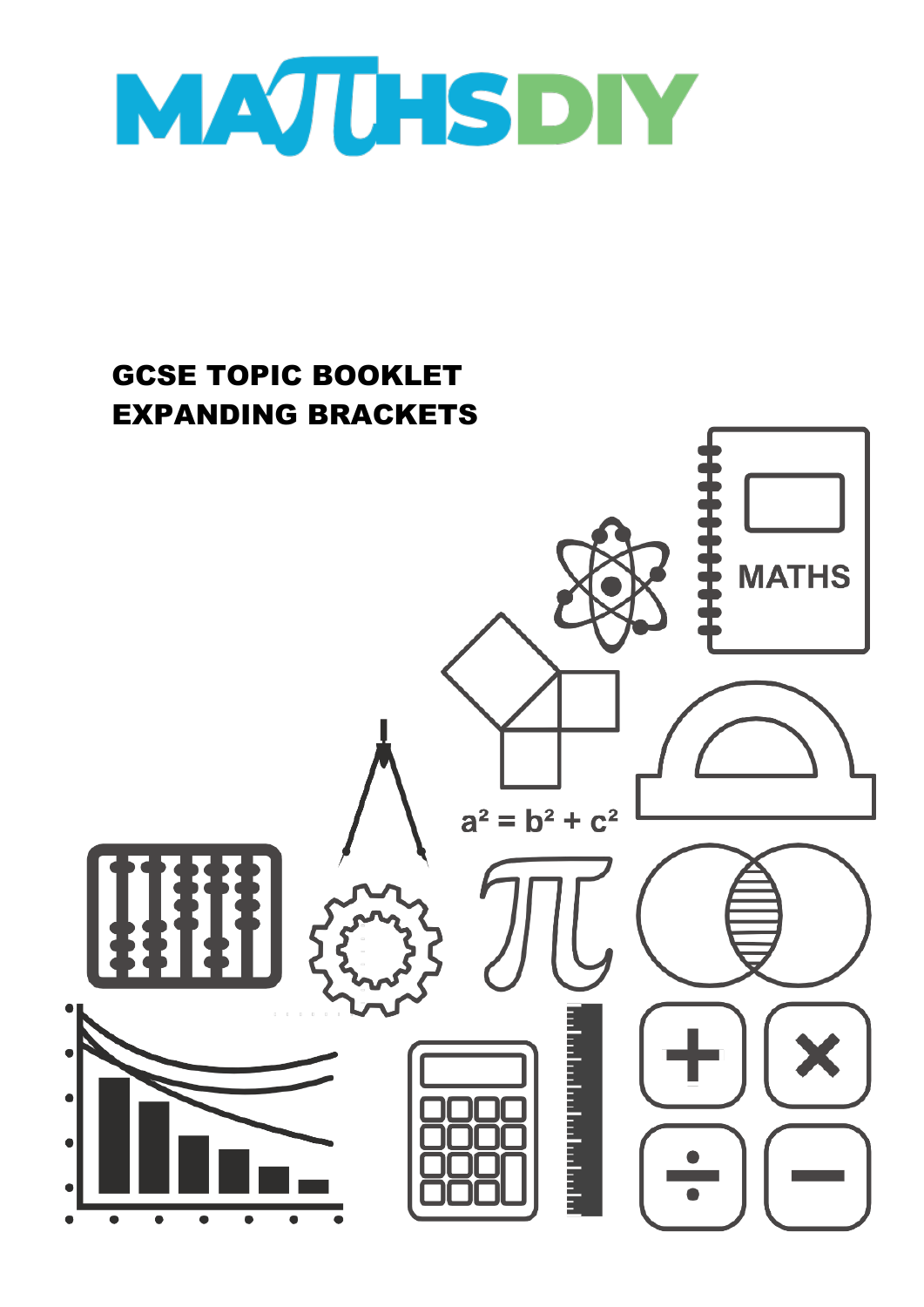$\overline{1}$ .

Expand the following expression, simplifying your answer as far as possible.

$$
(x-3)(x-4)
$$

 $(2)$ 

 $2.$ Expand the following expression, simplifying your answer as far as possible.

$$
(x+7)(x-3)
$$

 $(2)$ 

# $3.$ Expand and simplify

$$
(x+5)(x-6).
$$

 $(2)$ 

 $\overline{4}$ . Expand the following expression, simplifying your answer as far as possible.

$$
(x-4)(x+7)
$$

 $(2)$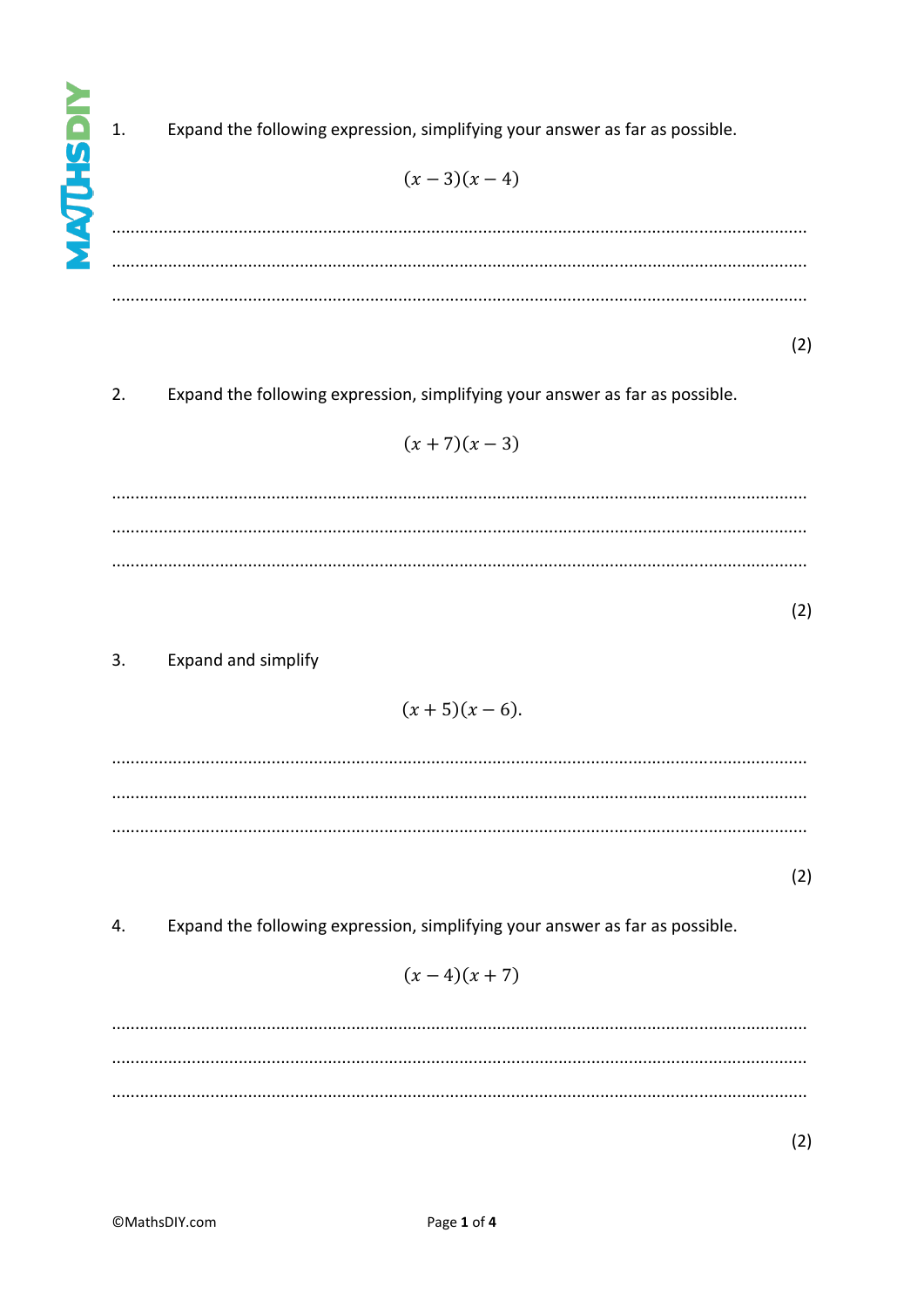$5.$ 

Expand the following expression, simplifying your answer as far as possible.

$$
(3x-1)(5x+2)
$$

 $\ldots$  $(3)$ 

6. Expand the following expression, simplifying your answer as far as possible.

$$
(4x-2)(3x+2)
$$

 $(3)$ 

 $\overline{7}$ . Expand the following expression, simplifying your answer as far as possible.

$$
(3x-4)(2x+3)
$$

 $(3)$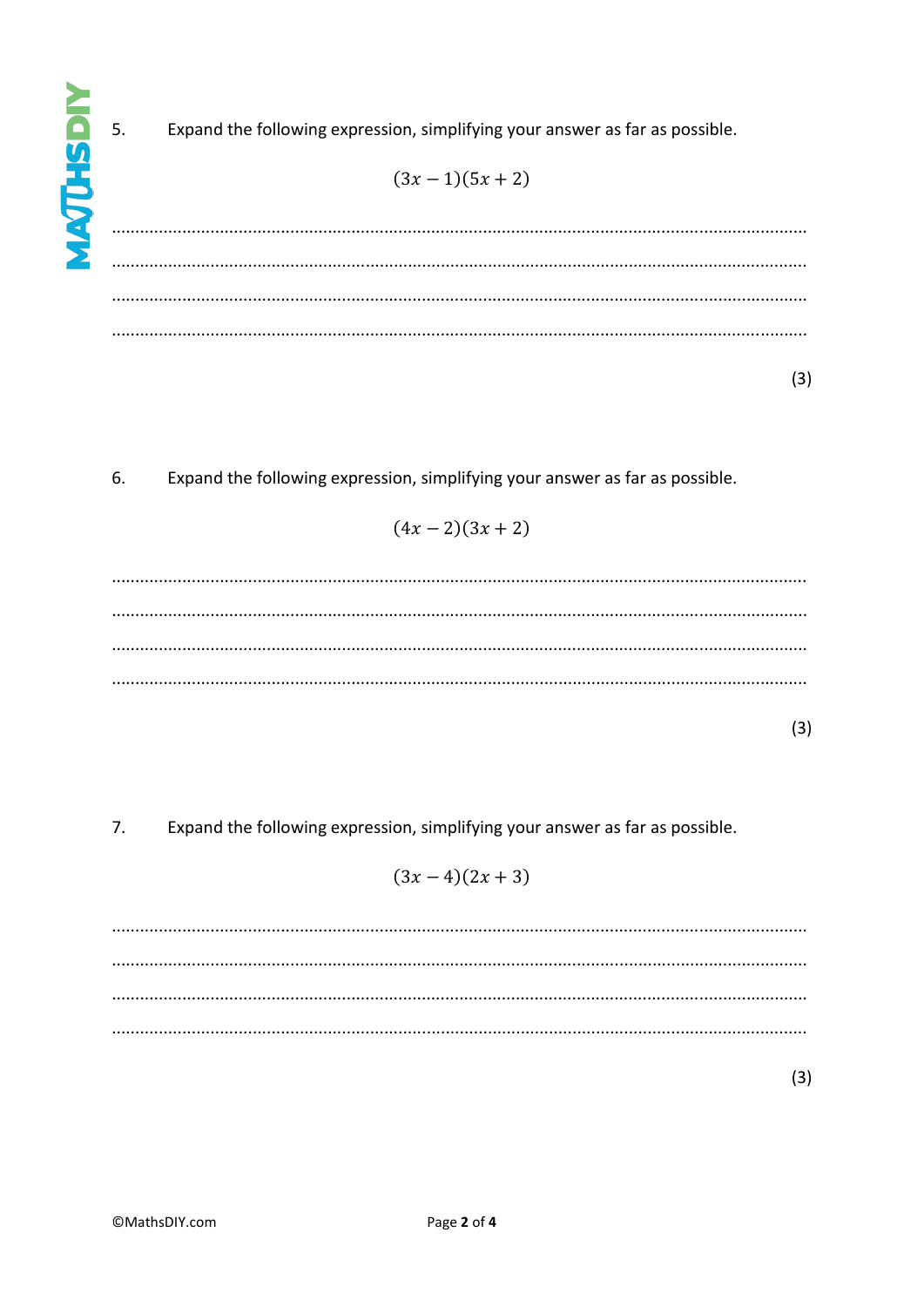| -<br>5 8.<br>Ē. | Expand<br>$(x-3)^2$ . |
|-----------------|-----------------------|
| É               |                       |
|                 |                       |
|                 |                       |

 $(2)$ 

# **Expand and simplify** 9.

$$
(2x+7)(3x-1).
$$

 $(3)$ 

## 10. Simplify

 $(3x + 7y)(2x - 5y) + xy$ .

 $(3)$